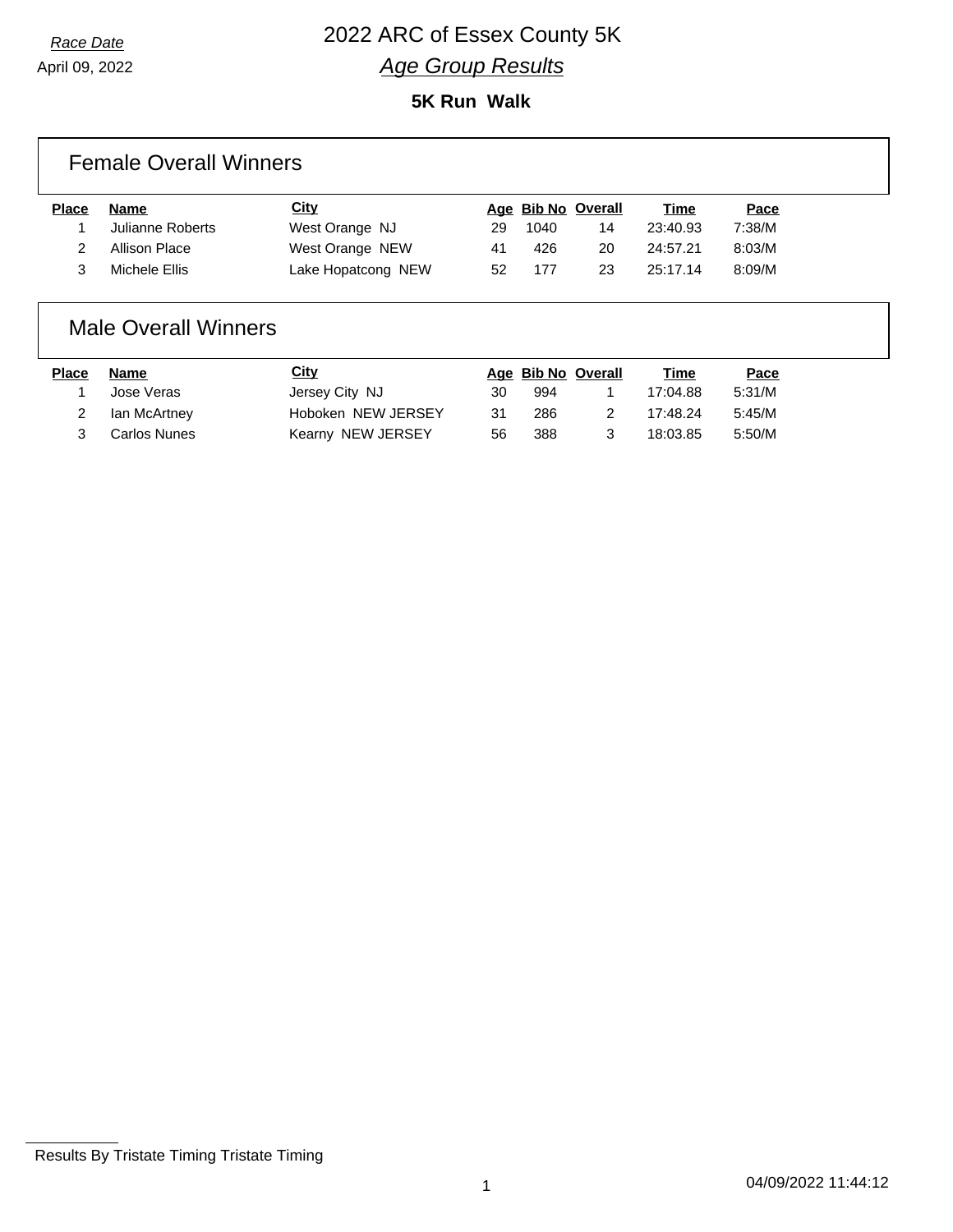### *Race Date* 2022 ARC of Essex County 5K *Age Group Results*

**5K Run Walk**

| Female 14 and Under             |                    |    |      |                    |             |         |  |  |  |
|---------------------------------|--------------------|----|------|--------------------|-------------|---------|--|--|--|
| <b>Place</b><br><b>Name</b>     | City               |    |      | Age Bib No Overall | <b>Time</b> | Pace    |  |  |  |
| $1 *$<br>Hannah Best            | Lake Hopatcong NEW | 13 | 119  | 56                 | 31:29.32    | 10:09/M |  |  |  |
| * Arden Murphy<br>2             | Maplewood NEW      | 11 | 336  | 72                 | 34:08.87    | 11:01/M |  |  |  |
| $3*$<br><b>Emily Simone</b>     | Wayne NEW JERSEY   | 14 | 540  | 78                 | 35:13.25    | 11:22/M |  |  |  |
| Male 14 and Under               |                    |    |      |                    |             |         |  |  |  |
| <b>Place</b><br><b>Name</b>     | City               |    |      | Age Bib No Overall | <b>Time</b> | Pace    |  |  |  |
| $1 *$<br>Joseph Ellis           | Lake Hopatcong NEW | 14 | 174  | 22                 | 25:10.62    | 8:07/M  |  |  |  |
| Anthony Simone<br>2             | Wayne NEW JERSEY   | 11 | 526  | 36                 | 27:55.96    | 9:01/M  |  |  |  |
| Nate Murphy<br>3                | Maplewood NEW      | 9  | 342  | 44                 | 29:35.47    | 9:33/M  |  |  |  |
| Female 15 to 24                 |                    |    |      |                    |             |         |  |  |  |
| <b>Place</b><br><b>Name</b>     | City               |    |      | Age Bib No Overall | <b>Time</b> | Pace    |  |  |  |
| 1 * Grace Falanga               | Woodcliff Lake NJ  | 22 | 1042 | 31                 | 26:37.90    | 8:35/M  |  |  |  |
| Male 15 to 24                   |                    |    |      |                    |             |         |  |  |  |
| <b>Place</b><br><b>Name</b>     | <b>City</b>        |    |      | Age Bib No Overall | <b>Time</b> | Pace    |  |  |  |
| $1 *$<br><b>Matthew Ellis</b>   | Lake Hopatcong NEW | 16 | 175  | $\overline{7}$     | 20:15.47    | 6:32/M  |  |  |  |
| <b>Brandon Wasserman</b><br>2 * | Colonia NEW JERSEY | 20 | 692  | 81                 | 36:06.85    | 11:39/M |  |  |  |
| Female 25 to 34                 |                    |    |      |                    |             |         |  |  |  |
| Place<br><b>Name</b>            | <b>City</b>        |    |      | Age Bib No Overall | <b>Time</b> | Pace    |  |  |  |
| Meredith Witaker<br>1.          | South Orange NJ    | 31 | 978  | 40                 | 28:48.96    | 9:18/M  |  |  |  |
| Sara Puleo<br>2                 | Clifton NEW JERSEY | 27 | 427  | 42                 | 29:07.39    | 9:24/M  |  |  |  |
| $3*$<br>Nicole Witzig           | Rockaway NEW       | 34 | 876  | 47                 | 30:18.37    | 9:47/M  |  |  |  |
| Male 25 to 34                   |                    |    |      |                    |             |         |  |  |  |
| <b>Place</b><br><b>Name</b>     | <b>City</b>        |    |      | Age Bib No Overall | <b>Time</b> | Pace    |  |  |  |
| $1 *$<br>A.j. Vindici           | Hoboken NEW JERSEY | 25 | 675  | 6                  | 19:09.49    | 6:11/M  |  |  |  |
| Joseph Boyce<br>$\overline{2}$  | South Orange NEW   | 29 | 156  | 9                  | 21:27.64    | 6:55/M  |  |  |  |
| Andy Gonzalez<br>3              | Bloomfield NEW     | 25 | 188  | 10                 | 22:29.80    | 7:15/M  |  |  |  |

Results By Tristate Timing Tristate Timing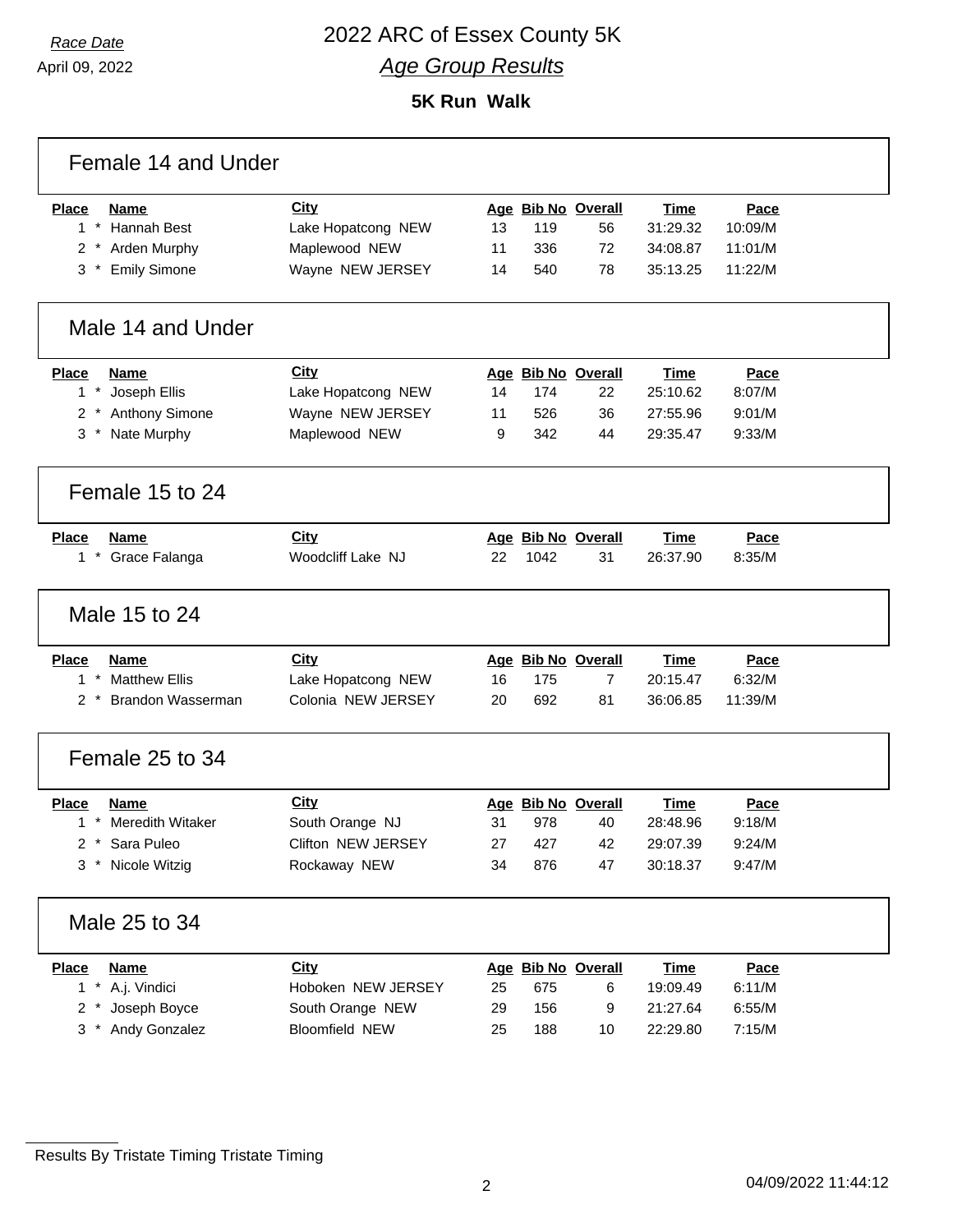### *Race Date* 2022 ARC of Essex County 5K *Age Group Results*

**5K Run Walk**

| Female 35 to 44                      |                      |    |      |                    |             |        |  |
|--------------------------------------|----------------------|----|------|--------------------|-------------|--------|--|
| <b>Name</b><br><b>Place</b>          | City                 |    |      | Age Bib No Overall | <b>Time</b> | Pace   |  |
| 1 * Andrea Hubschmann                | Summt NEW JERSEY     | 37 | 966  | 27                 | 25:49.55    | 8:20/M |  |
| 2 * Christine Russo                  | Denville NEW JERSEY  | 37 | 450  | 34                 | 27:04.51    | 8:44/M |  |
| 3 * Kaitlyn Toto                     | <b>Budd Lake NEW</b> | 37 | 656  | 48                 | 30:21.45    | 9:48/M |  |
| Male 35 to 44                        |                      |    |      |                    |             |        |  |
| <b>Place</b><br><b>Name</b>          | City                 |    |      | Age Bib No Overall | <b>Time</b> | Pace   |  |
| 1 * Ted Mussano                      | Wayne NEW JERSEY     | 40 | 358  | 4                  | 18:26.85    | 5:57/M |  |
| Daniel Smith<br>$\mathbf{2}$         | Stanhope NEW         | 37 | 589  | 8                  | 20:37.40    | 6:39/M |  |
| 3 * Peter Lee                        | Montville NEW JERSEY | 36 | 233  | 12                 | 22:36.61    | 7:18/M |  |
| Female 45 to 54                      |                      |    |      |                    |             |        |  |
| <b>Place</b><br><b>Name</b>          | <b>City</b>          |    |      | Age Bib No Overall | <b>Time</b> | Pace   |  |
| 1 * Florence Dibella                 | Maplewood NEW        | 48 | 172  | 30                 | 26:31.61    | 8:33/M |  |
| Cindy Sullivan<br>$2^*$              | Westfield NJ         | 54 | 997  | 45                 | 30:09.29    | 9:44/M |  |
| Lynn Barnes<br>3 *                   | Wantage NEW JERSEY   | 50 | 90   | 49                 | 30:27.87    | 9:50/M |  |
| Male 45 to 54                        |                      |    |      |                    |             |        |  |
| <b>Place</b><br><b>Name</b>          | City                 |    |      | Age Bib No Overall | <b>Time</b> | Pace   |  |
| $1 *$<br>Jose Vieira                 | Union NEW JERSEY     | 48 | 958  | 5                  | 18:47.54    | 6:04/M |  |
| <b>Michael Ellis</b><br>$2^*$        | Lake Hopatcong NEW   | 54 | 176  | 11                 | 22:36.20    | 7:17/M |  |
| $3^*$<br><b>Biju Ettumgal</b>        | Paramus NEW JERSEY   | 50 | 179  | 21                 | 25:02.61    | 8:05/M |  |
| Female 55 to 64                      |                      |    |      |                    |             |        |  |
| <b>Place</b><br><b>Name</b>          | <b>City</b>          |    |      | Age Bib No Overall | <b>Time</b> | Pace   |  |
| $1 *$<br>Lucia Sarabando             | Kearny NEW JERSEY    | 56 | 912  | 28                 | 26:06.61    | 8:25/M |  |
| * Patricia Salmon<br>$\mathbf{2}$    | Allendale NJ         | 61 | 473  | 38                 | 28:34.82    | 9:13/M |  |
| Jacqueline Ogilvie<br>$3 *$          | West Orange NEW      | 57 | 394  | 46                 | 30:17.64    | 9:46/M |  |
| Male 55 to 64                        |                      |    |      |                    |             |        |  |
| <b>Name</b><br><b>Place</b>          | <b>City</b>          |    |      | Age Bib No Overall | <b>Time</b> | Pace   |  |
| <b>Richard Hoff</b><br>$^\star$<br>1 | South Orange NEW     | 60 | 191  | 18                 | 24:31.44    | 7:55/M |  |
| Kevin Moran<br>$\overline{2}$        | Harveys Lake         | 61 | 292  | 26                 | 25:28.44    | 8:13/M |  |
| Stephen Falanga<br>$3*$              | Woodcliff Lake NJ    | 55 | 1043 | 32                 | 26:46.58    | 8:38/M |  |

Results By Tristate Timing Tristate Timing